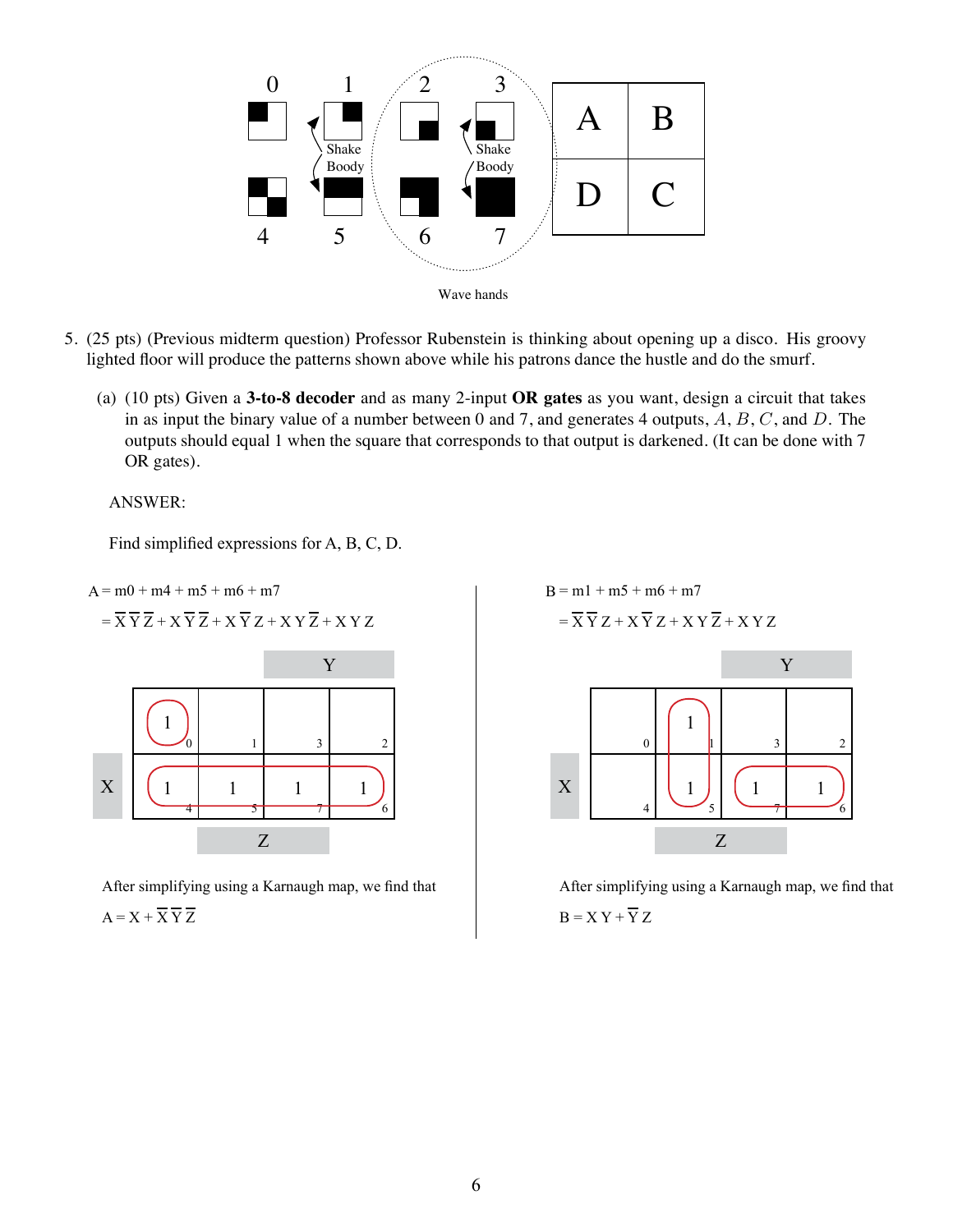$C = m2 + m4 + m6 + m7$  $= \overline{X} Y \overline{Z} + X \overline{Y} \overline{Z} + X Y \overline{Z} + XY Z$ 



After simplifying using a Karnaugh map, we find that

$$
C = X Y + X \overline{Y} \overline{Z} + \overline{X} Y \overline{Z}
$$

 $D = m3 + m7$  $=\overline{X} Y Z + XY Z$ 



After simplifying using a Karnaugh map, we find that  $D = Y Z$